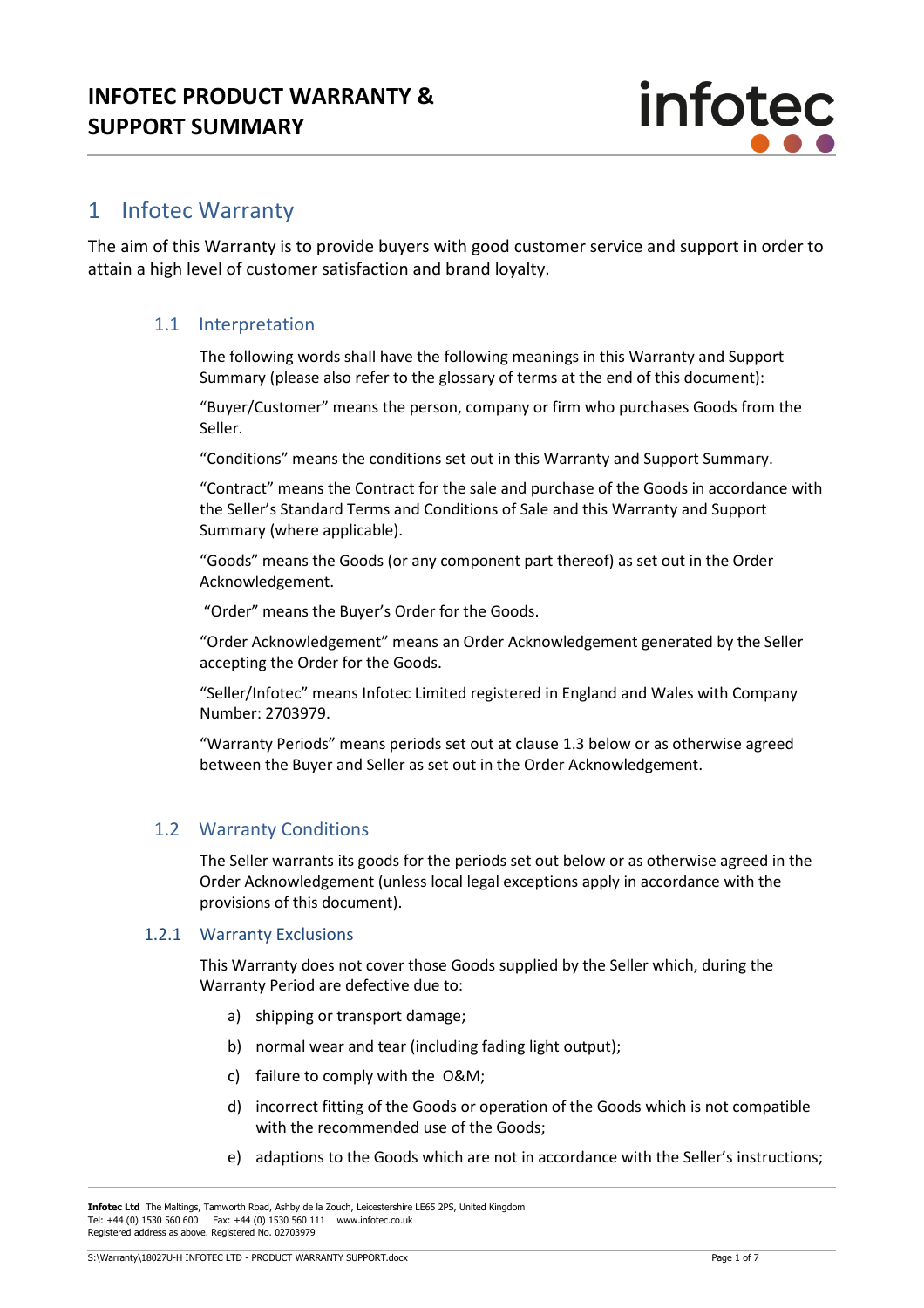

- f) use otherwise in accordance with the Seller's instructions;
- g) exposure to corrosive materials;
- h) incorrect maintenance, replacement parts or repairs inconsistent with the Seller's instructions;
- i) the exposure to sunlight;
- j) vandalism or damage by some deliberate or negligent act or omission;
- k) pixel attrition not affecting readability of display in normal use;
- l) wilful damage or neglect; or
- m) a defect arises as a result of the Seller following any drawing, design or specification supplied by the Buyer.
- n) Faults or defects arising from unforeseen circumstances/events beyond the Seller's control such as war, civil commotion, floods, lightning strikes or any other Acts of God.

## 1.3 Warranty Periods

## 1.3.1 Complete Display and Communication Hub hardware

The Warranty Period shall commence on delivery of the Goods and shall apply for the periods set out below unless otherwise specified in the Order Acknowledgement:

| Equipment Type                                                                                                                                                                             | <b>Product Codes</b>                    | Warranty                    |
|--------------------------------------------------------------------------------------------------------------------------------------------------------------------------------------------|-----------------------------------------|-----------------------------|
| LED System including LED tiles, carriers and<br>controllers.                                                                                                                               | P1*** and FM range                      | 5 year Return To<br>Factory |
| LCD Displays, Communications Hubs (GPRS)<br>& TTS) & Environment Control Board (ECB),<br>Charging circuit components.                                                                      | P2***, P3025, P3025-A,<br>P3018 & P4*** | 2 year Return To<br>Factory |
| All TFT displays and any other (special)<br>items; e.g. Radio & 3G equipment, Single<br>Board Computer (SBC), Hard Drive unit<br>(HDD), Cooling System Components, Fans,<br>Batteries etc. | P3***, TS, TR, TX, MS, MR               | 1 year Return To<br>Factory |

## 1.3.2 Spares Holdings – 12 month Warranty

The 12 month return to factory warranty starts at the point of installation of the part up to a maximum of 24 months from original delivery date to customer. We exclude situations where poor storage has caused the parts to be defective in advance of the actual installation (deterioration of packaging protection, mishandling, significant or repeated use or testing over time).

**Infotec Ltd** The Maltings, Tamworth Road, Ashby de la Zouch, Leicestershire LE65 2PS, United Kingdom Tel: +44 (0) 1530 560 600 Fax: +44 (0) 1530 560 111 www.infotec.co.uk Registered address as above. Registered No. 02703979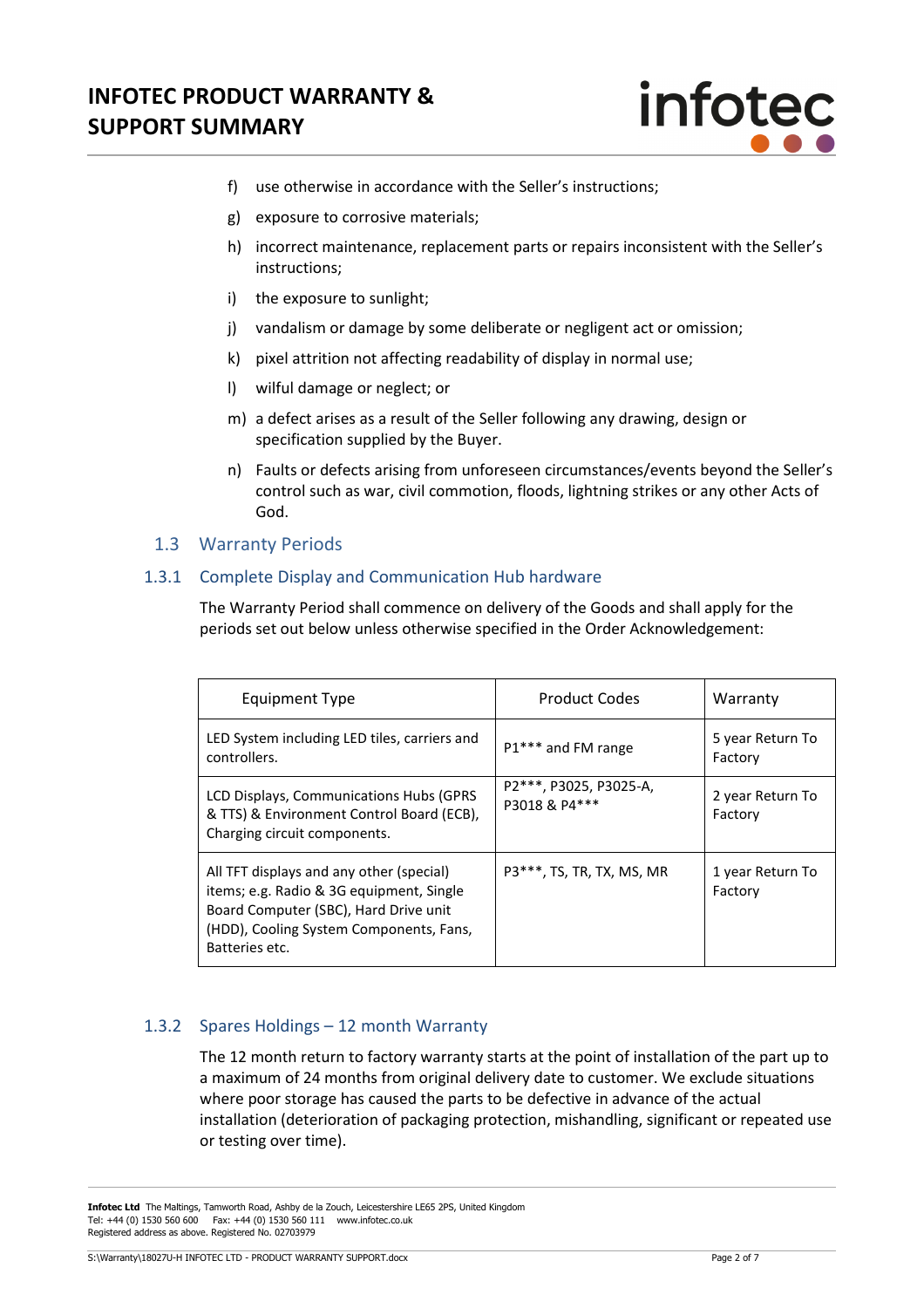

To validate the claim the part will:

- Be identified by serial number to ascertain the original ship date.
- Be accompanied by a service record of first use at maintenance of the target equipment.
- Be subject to investigation that the failure did not occur due to the defective storage or improper handling, installation, connection or operation of the part.
- Assume OEM part is still current. N.B. Availability of OEM parts is beyond Infotec's control.
- Exclude TFT panels which have a standard 12 month warranty (supplied by manufacturer) from date of delivery only.

## 1.4 Warranty Procedure

The Buyer will promptly inform the Seller of any issues requiring warranty attention and keep the Seller informed of any developing conditions to enable their active management.

The Buyer must make initial contact with the Seller's customer service department requesting a returns "RMA number" in order to log the event and initial and invoke the terms of this Warranty.

Calls must be made by the Buyer to the Seller during office hours on 01530 566500 or 01530 567408). An email acknowledgement will be provided once the call has been logged.

All Goods must be returned to the Seller's principal place of business including any subassemblies.

Any Goods being returned to the Seller shall be:

- Carriage (and duty/taxes) paid by the Buyer;
- Free of any hazardous chemical, or biological contaminants;
- Clearly identified with the RMA number if supplied; and
- Accompanied by details of the equipment fault.

Any claim under this Warranty (and without limitation) will be rejected if:

- The returned Goods are not accompanied with the copy of the RMA number;
- The Goods are received in such a poor condition that they cannot be adequately analysed or have been disassembled contrary to the Seller's instructions;
- The Goods are not otherwise correctly labelled.

Upon receipt of the Goods, the Seller will assess their state and condition. If the Seller is satisfied that the Goods are defective and a claim under this Warranty is valid, it shall in its

**Infotec Ltd** The Maltings, Tamworth Road, Ashby de la Zouch, Leicestershire LE65 2PS, United Kingdom Tel: +44 (0) 1530 560 600 Fax: +44 (0) 1530 560 111 www.infotec.co.uk Registered address as above. Registered No. 02703979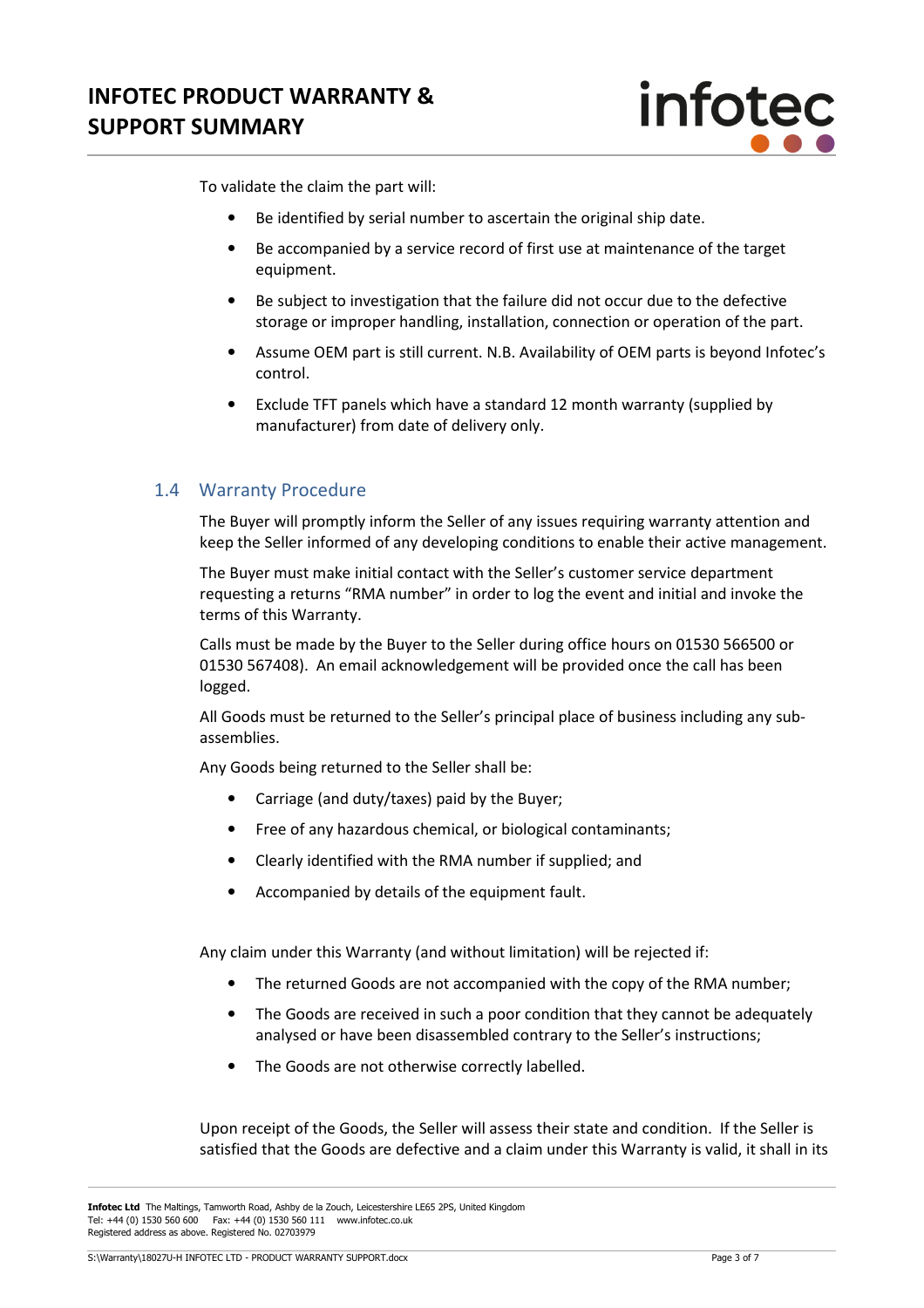# **INFOTEC PRODUCT WARRANTY & SUPPORT SUMMARY**



absolute discretion repair and/or replace the Goods and will use its reasonable endeavours: -

To repair the Goods, ready for return, delivery or collection within 10 working days of receipt.

Replace the Goods within 5 working days if appropriate.

For the purpose of this clause 5 time shall not be of the essence.

In the event that the Goods are deemed not to be faulty in the Seller's reasonable opinion, the Seller reserves the right to charge for the assessment carried out, return or disposal of the Goods.

## 1.5 Repair and/or Replacement of Goods out of Warranty

The Seller may in its absolute discretion agree to repair and/or replace the Goods where the Warranty Period has expired or the Seller determines in its absolute discretion that the Warranty may not be invoked. The costs of such repair and/or replacement will be agreed in advance with the Buyer before any work is carried out.

## 1.6 On-site response

- Provided the terms of this Warranty apply, the Seller may at its discretion (and by agreement) attend the site at which the Buyer's Goods are installed in order to remedy any defects/faults reported during a period of 60 days after the date of the final invoice.
- Should any of the Seller's equipment not function when connected and powered up 'straight out of the box' then the Seller will attend site to repair or replace the defective Infotec equipment when this cannot be achieved through telephone support.
- Site visits made by the Seller's personnel must be accompanied by representatives of the Buyer to ensure that all local Health and Safety and other regulatory requirements are met.
- Following attendance at site any defects/faults in the Goods which are found not to be the responsibility of the Seller (in the Seller's reasonable opinion) cost of such attendance at the Buyer's site be charged at the Seller's standard daily rate as advised from time to time.

## 1.7 Buyer's Responsibilities

In order to invoke the terms of this Warranty the Goods must be installed, operated and maintained in accordance with the O&M. In addition, the Buyer shall:

a) Co-operate with the Seller in relation to all matters relating to the Goods and the terms of this Warranty;

**Infotec Ltd** The Maltings, Tamworth Road, Ashby de la Zouch, Leicestershire LE65 2PS, United Kingdom Tel: +44 (0) 1530 560 600 Fax: +44 (0) 1530 560 111 www.infotec.co.uk Registered address as above. Registered No. 02703979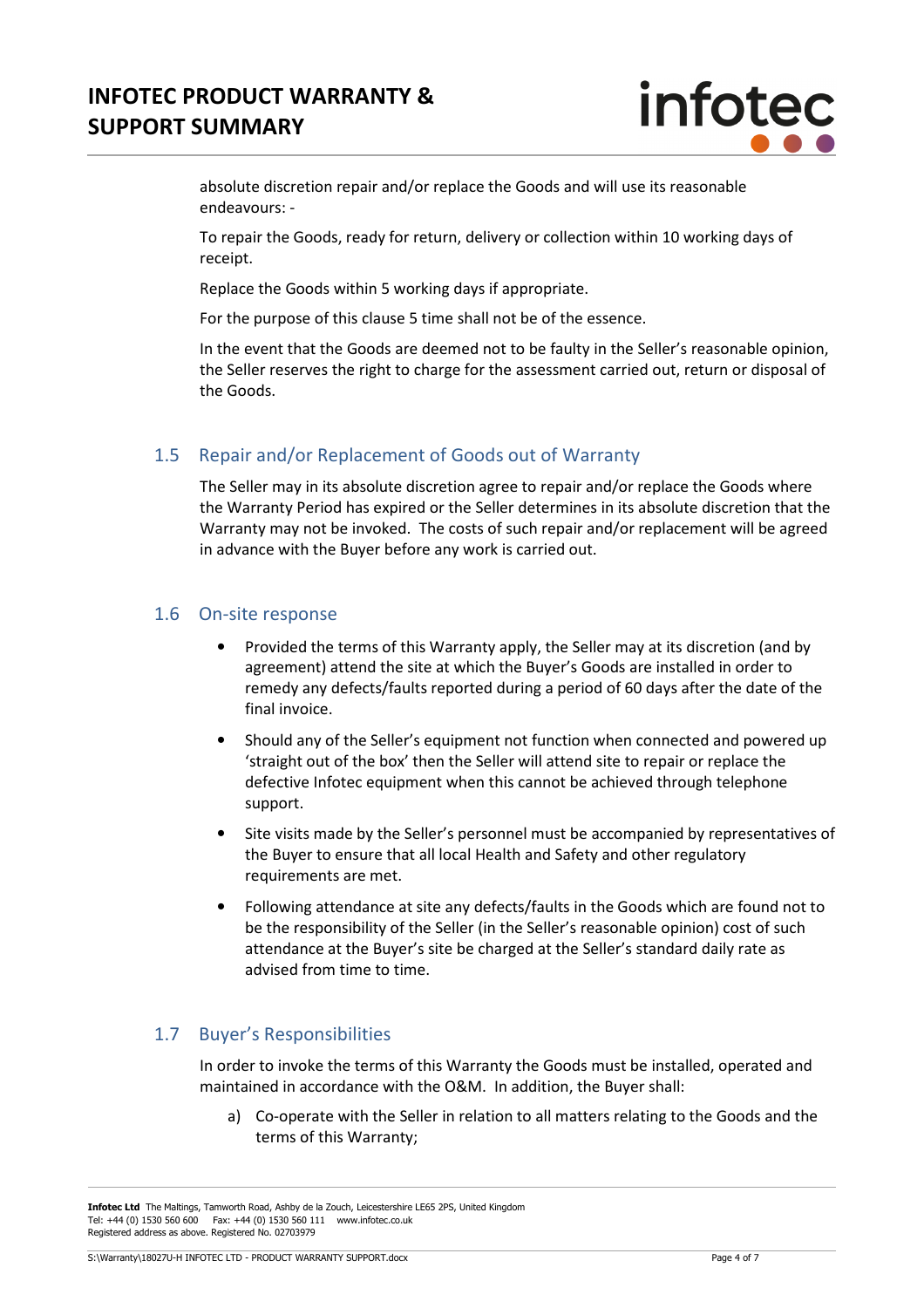

- b) Provide to the Seller (where appropriate) access to its premises, office accommodation, data and other facilities as reasonable required by the Seller in order to repair and/or maintain the Goods in accordance with the terms of this Warranty;
- c) Inform the Seller of all Health and Safety regulations and other reasonable security requirements that apply at any of the Buyer's premises;
- d) Confirm to the Seller upon the Seller's reasonable request that the Buyer has all relevant permits, licences and consents relating to the Goods.

## 1.8 Obsolescence and End of Life (policy)

Infotec Ltd is committed to providing leading edge products to our Customers, and as such invests considerable time to provide a range of high quality, high functionality products.

As general practice, Infotec Ltd prefers not to discontinue products and has discontinued very few products over the years it has been in business.

When this happens, Infotec's strategy is to exercise our best effort to retain the manufacturing capability and design expertise associated with the affected products for as long as there is a commercially viable reason to do so.

Design (or Service) life concerns the 'whole life' of any product and is affected by the progressive changes to constituent electronic component parts and their availability in the open market, i.e. not confined to any specific use; commercial, industrial or product type.

It is therefore Infotec's objective, to assist customers in the management of design life by the honest, frequent and timely communication of support available and where applicable, end of life for all our products on a continuing basis.

## 1.9 Product Tiers

As new products are introduced, Infotec places these into our planned obsolescence structure, initially at Tier 1. Product types and their tiering are frequently reviewed on the basis of component part availability and moved through each tier towards eventual obsolescence.

## 1.10 Spares availability and compatibility

Infotec products are developed so that subsequent evolutions possess a high degree of reverse compatibility enabling current mechanical & electrical components, controllers, power supply units and firmware to be used in the support of many legacies LED and LCD products.

However, non-Infotec OEM parts are typically less adaptable. In particular, SBC/RAM/CPU's, TFT display modules and their associated graphics controllers are developed by mass manufacturers for the consumer market and typically have much shorter product design life.

**Infotec Ltd** The Maltings, Tamworth Road, Ashby de la Zouch, Leicestershire LE65 2PS, United Kingdom Tel: +44 (0) 1530 560 600 Fax: +44 (0) 1530 560 111 www.infotec.co.uk Registered address as above. Registered No. 02703979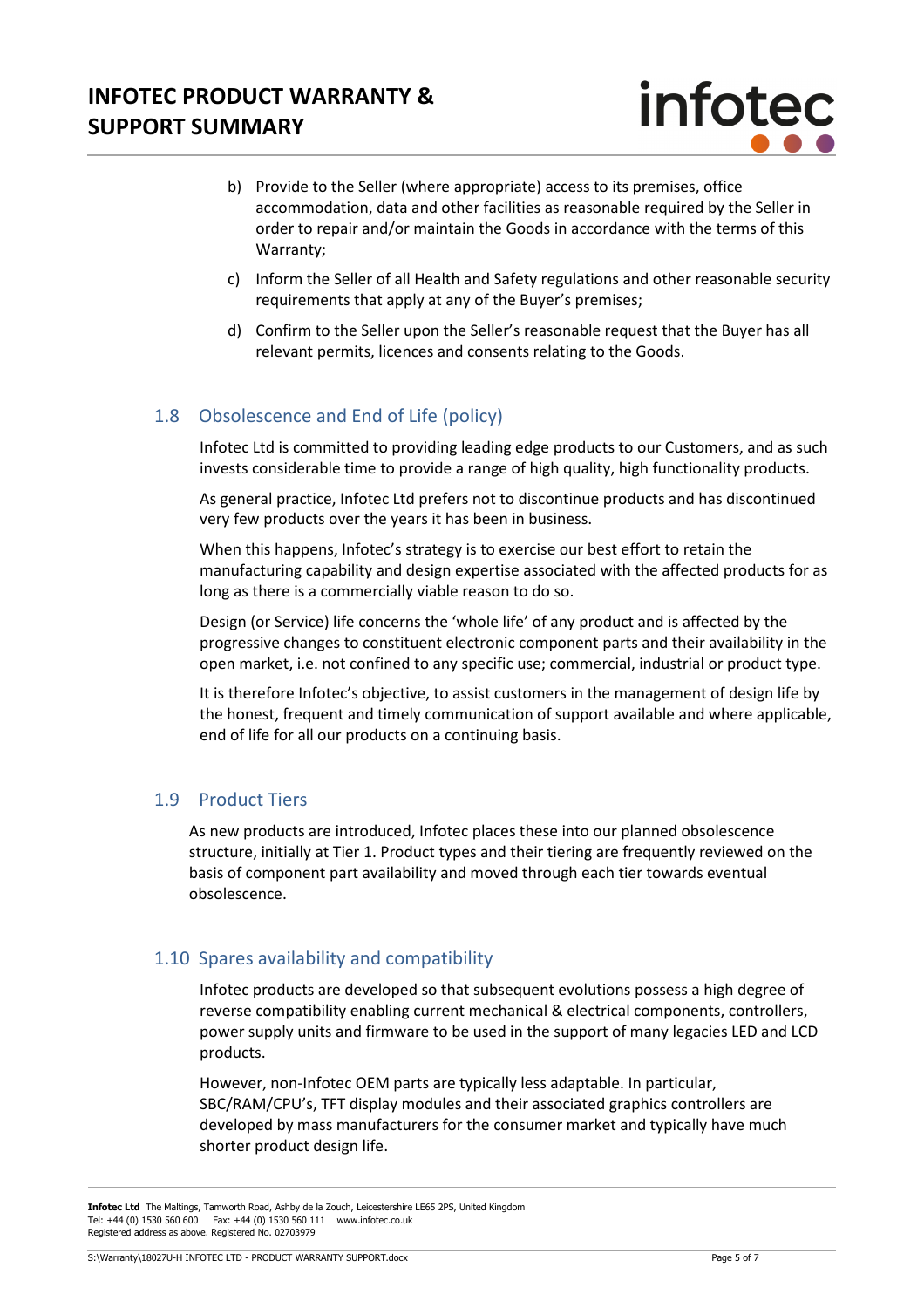

Infotec therefore seeks to obtain the best current information from our suppliers to enable our customers to make informed decisions in the provision of spares for their installed product base.

## 1.11 Communication

When it is necessary to consider product end of service life, Infotec will dutifully notify all known customers for such a product. Infotec will coordinate 'last-time-buy' (LTB) purchases with such customers unless such product discontinuance is related to product safety, regulatory or judicial compliance.

Communication may be planned and broadcast, to specific customers by product or project, or informed by our customer repair (RMA) service activity.

#### 1.11.1 Glossary of acronyms used in this document

- BER Beyond economical repair
- CPU Central Processing Unit
- ECB Environment Control Board
- EOL End of life
- GPRS General Packet Radio Service
- HDD Hard Disk Drive
- H&S Health and Safety
- LCD Liquid Crystal Display
- LED Light Emitting Diode
- LTB Last Time Buy
- MOQ minimum order quantity
- NFF No fault found
- OEM Original Equipment Manufacturer
- O&M –Operating & Maintenance (manual)
- RAM Random Access Memory
- RMA Return material authorisation
- SBC Single Board Computer
- TFT Thin film transistor
- TTS Text to Speech